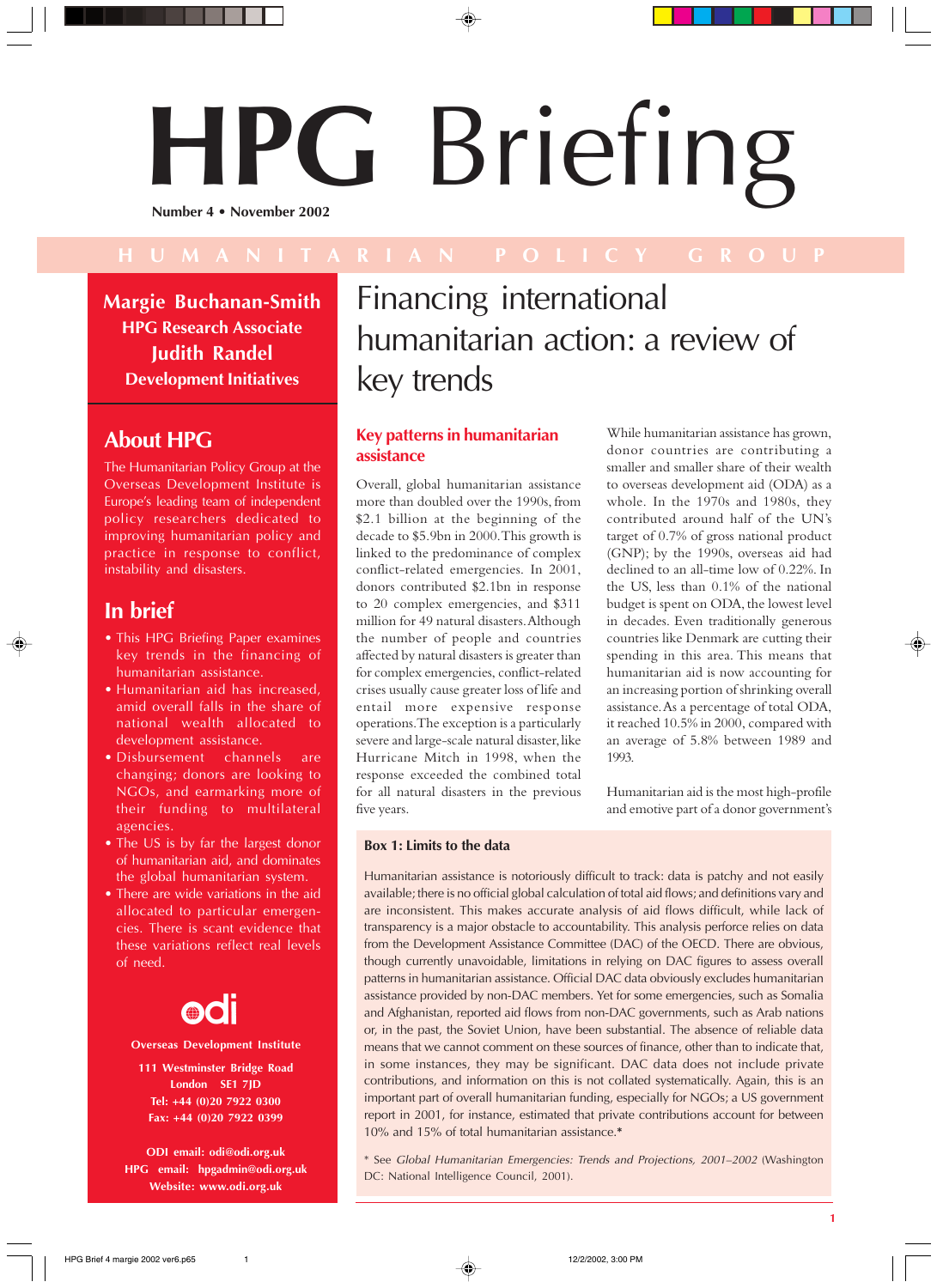#### **H P G B R I E F I N G**

aid budget, and can play an important ambassadorial and public relations role for the aid project as a whole. There is consistent, though by no means assured, public support for emergency assistance in response to major crises. In Canada, for example, a poll in 1998 showed that humanitarian concerns were the public's main reason for supporting overseas aid. In the US, the public has repeatedly backed US action in response to major humanitarian disasters, even though voters tend to believe that their government spends far more of the national budget than it should on aid.

There are wide fluctuations in the amount of humanitarian aid that the key donors make available each year. This reflects the unpredictability of major, high-profile emergencies. Aid peaked in 1994–95, as a result of the Great Lakes crisis, and again with the Kosovo emergency in 1999–2000 (see Figure 1). However, aside from these periodic surges the bulk of the humanitarian caseload is actually fairly static. Many emergencies last for years, even decades. Parts of Ethiopia, for example, suffer from chronic food insecurity, and receive humanitarian assistance year after year. The chronic nature of many emergencies is at odds with the annual, short-term 'project-cycle' basis on which official donors pledge most humanitarian assistance. That said, in some instances the occurrence of a major emergency can have a 'ratchet effect' on overall aid levels, with assistance sustained at the emergency level, or at least substantially higher than in the previous period. For example, in Ethiopia ODA was always below \$100m before 1984; since then, it has always been above \$300m. In Jordan in 1991, the Gulf War resulted in increases in ODA from \$100m to \$500m, and to \$700m in 1992. From 1993 to 2000 ODA averaged \$300m a year. (This pattern is not, however, universal. In Rwanda, for instance, aid levels had dropped to \$175m by 2000, close to the pre-crisis level of \$150m per year.)



#### **Who provides humanitarian assistance?**

The US is by far the largest provider of humanitarian assistance, accounting for around a third of the total for the DAC countries between 1998 and 2000 (see Figure 2). The other consistently large donors are Australia, Canada, France, Germany, the Netherlands, Norway, Sweden, Switzerland and the UK. The predominance of the US is especially marked in Africa, where Washington provides 39% of humanitarian assistance compared with 29% in Europe. The UK provides 21% of humanitarian assistance for Europe, but only 8% for Africa. Just as different



donors focus on different regions, so the importance of humanitarian aid within overall assistance budgets varies between donors. The Nordic countries and Switzerland allocate a fifth to a quarter of their bilateral aid to humanitarian assistance, the US averages 10%–15% and the UK 12%; eight governments, including very large and very small donors, allocate less than 10% of their overall ODA to humanitarian aid.

#### **Box 2: What exactly is humanitarian assistance?**

Defining what precisely constitutes humanitarian assistance is a perennial problem. The definition used here is the one used by donors to report their allocations to the DAC, which understands humanitarian assistance as emergency and distress relief. There are, however, difficulties in defining 'emergency' relief, as opposed to rehabilitation or more developmental assistance. Somewhat controversially, conflict reduction and management may also be included as an objective of humanitarian assistance, which means that such projects and programmes may be funded from humanitarian budgets.

A further – and less well-known – complication arises because DAC donors can now include aid to refugees within their own countries, for their first year of residence, in their calculations of humanitarian assistance. In 1999 and 2000, this portion of expenditure accounted for a remarkable \$1.3bn and \$1.4bn, respectively 31% and 38% of total bilateral humanitarian assistance for the year. This, of course, distorts the figures and exaggerates the increase in humanitarian aid. Moreover, comparisons between countries are complicated by the fact that not all donors include this expenditure in their humanitarian aid reporting; the UK, for instance, does not.

#### **How is humanitarian assistance channelled?**

#### UN agencies

At first sight, the proportion of humanitarian assistance contributed by DAC donors to the UN agencies appears to have declined throughout the 1990s. However, if aid allocated to refugees within donor countries is excluded, the share of spending channelled through the UN seems to have remained fairly static, with the important exception of the Kosovo crisis in 1999, when the volume and share of multilateral humanitarian assistance channelled through the EC was, exceptionally, slightly higher than multilateral humanitarian assistance through the UN.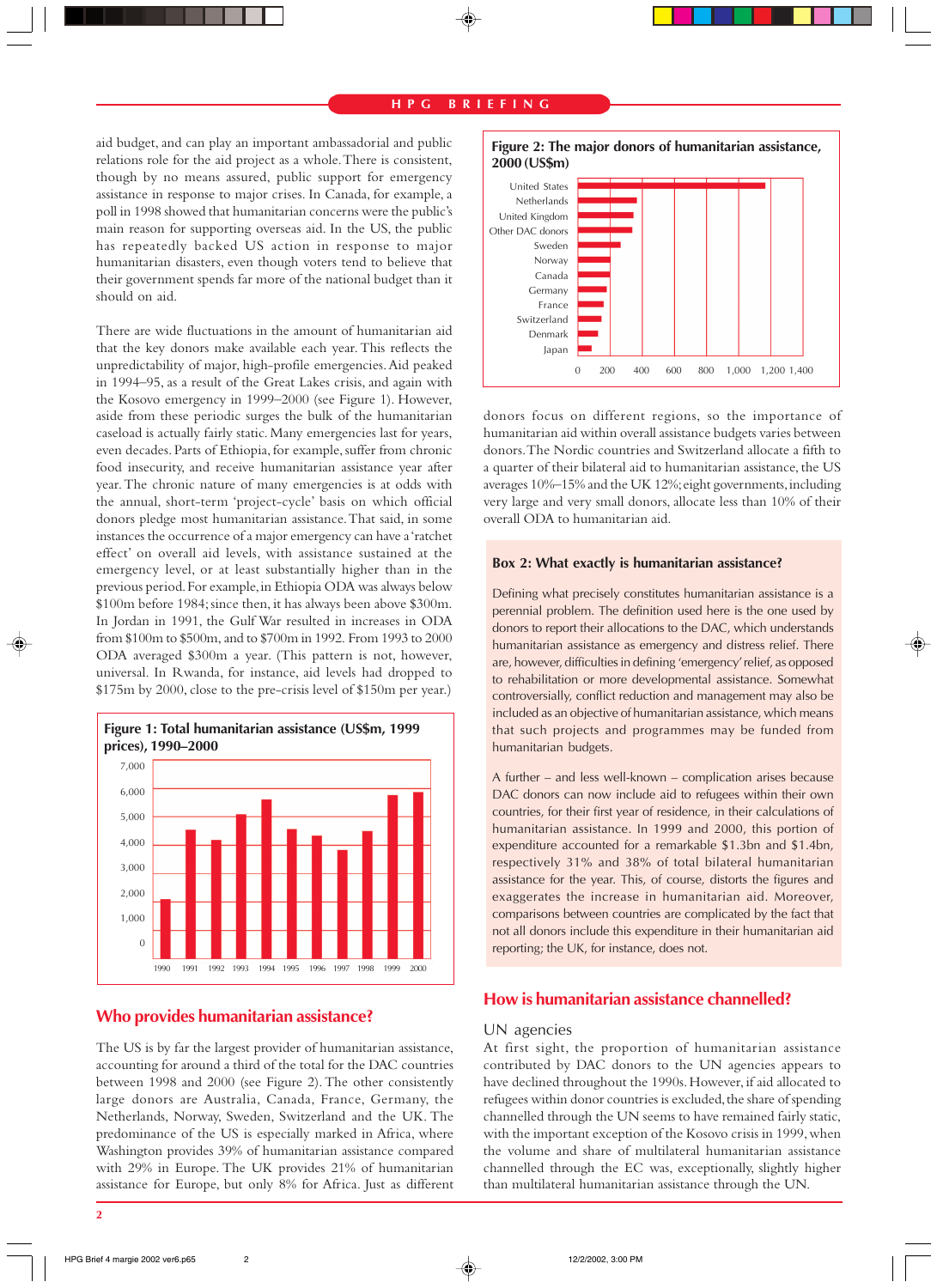While the proportion of funds channelled through the UN agencies has remained roughly the same, donor governments are increasingly earmarking these contributions for particular activities in particular countries. Between 1998 and 2000, UNHCR's proportion of unearmarked resources fell from 26% to 18%. In WFP, only 10% to 15% of resources were unearmarked in the last three years. This shift towards earmarking is partly a result of changes in the way that UN agencies raise their funds. All resources obtained through the Consolidated Appeals Process (CAP), introduced in 1992, are by definition earmarked because each appeal relates solely to a particular emergency. It is also partly the result of donors' increased concerns with the accountability of humanitarian aid funds, and dissatisfaction in some quarters with the UN's performance. While a number of the major donors still profess a commitment to multilateralism, this support is clearly more contingent and conditional than it used to be.

Increased earmarking reflects donors' greater interest in knowing, and choosing, exactly where their resources go. As such, it has important implications for how and where aid resources are distributed. Earmarking enables donors to decide which emergency response or activities they want to target. It also reduces the flexibility of agencies with a global mandate, like UNHCR and WFP, and thus their ability to respond quickly to changing circumstances. And it has an immediate impact on their ability to cover management and headquarters costs.

#### NGOs and the Red Cross Movement

By the end of the 1990s, most donors were channelling at least a quarter of their humanitarian assistance through NGOs. For some,

#### **Box 3: UNHCR and WFP in focus**

Funding patterns have also changed among the UN agencies. Up to 1996, UNHCR consistently received more funding than WFP. Thereafter, the situation reversed, so that WFP's relief expenditure now exceeds UNHCR's; in 2000, it was about twice as large.

This change is partly functional: many of the major international relief situations of the past decade – the food crisis in North Korea, Hurricane Mitch and the Mozambique floods – have not involved large flows of refugees, and therefore have not involved UNHCR. It is also partly political: in a number of complex emergencies, donors have sought to contain would-be refugees within the borders of their home countries. These people are strictly speaking displaced, rather than refugees, and so fall outside of UNHCR's remit.

These changes aside, both UNHCR and WFP face a chronic problem of under-funding. UNHCR reports that, while the number of people 'of concern' to the agency has fallen to 80% of the 1995 peak, resources have declined to 60% of peak levels.<sup>1</sup> Similarly, WFP received around 80% of the funding it needed in 2000.

Both UNHCR and WFP depend on a very small number of donors. In 2000, for instance, around half of WFP's relief resources came from the US, while for UNHCR the US, the EC and EU member states and Japan accounted for some 85% of all contributions. These same donors are particularly stringent in their earmarking. This overwhelms and neutralises the potential impact of the more 'multilateral' donors, such as Denmark, the Netherlands, Norway and Sweden, whose unearmarked contributions range from 40% to 80%.

the percentage is much higher – 36% for Denmark in 1999, 40% for France and 60%–70% for the US. The European Commission Humanitarian Office (ECHO)'s expenditure through NGOs has grown most sharply, from around 40% in the mid-1990s to 64% of humanitarian assistance (\$326m) in 2000. This exceeded the bilateral humanitarian assistance of all but three donors that year. In the UK in 2000–2001, 41% of the Department for International Development (DFID)'s total support for NGOs went to humanitarian assistance, compared with just 17% the year before. Whilst this trend may be partially distorted by the 'Kosovo effect', the preference for channelling funds through NGOs has clearly intensified.

Donors are favouring NGOs for the same reasons that they are reducing the amount of multilateral funding for the UN. It is easier to hold NGOs to account for the resources they spend, and donors' visibility significantly increases if they channel their funds through their 'own' NGOs.

For the NGOs themselves, official donor funding accounts for a varying portion of overall emergency income. Some, notably Médecins Sans Frontières (MSF), regard official funding with caution, and set ceilings on the proportion they will accept. Others, particularly some of the larger US organisations, are heavily dependent on government funding. Five – CARE, Catholic Relief Services, the International Rescue Committee, Save the Children and World Vision – account for fully a third of the US government's total annual support to NGOs; three of these agencies rely on Washington for half of their total funding in any given year, and for one the proportion is nearer 90%. UNHCR estimates that, in 1970, its NGO partners received on average 1.5% of their income from governments. By the late 1990s, this had reached approximately 40%.<sup>2</sup>

NGO income is also powerfully affected by public appeals. As noted above, the scale of private giving in response to a particular emergency is difficult to gauge with any certainty across the sector. Figures for the UK, however, suggest that it may be significant, particularly for the larger agencies and for faith-based organisations. For Oxfam, for example, DFID funds make up only around a third of overall income, and for Christian Aid around a quarter. In some instances, funds raised through public appeals mounted by the Disasters Emergency Committee (DEC) more than match equivalent humanitarian funding from DFID. In response to the Gujarat earthquake in 2001, for example, the DEC raised  $\angle$ 24m, compared with the  $\angle$ 12.2m allocated by DFID. After a major disaster, NGO incomes tend to settle back to a level significantly higher than they were before the crisis.

The amount of humanitarian assistance channelled through the ICRC and IFRC also increased during the 1990s. Spending reported through the CAP almost doubled between 1992 and 1995, to \$560m. It declined in the following three years, but still remained above its 1992 level. ICRC alone accounts for about 10% of total bilateral humanitarian assistance.

#### **FCHO**

ECHO is both a donor and a recipient of humanitarian aid funds. It receives humanitarian assistance funding from EU member states, and allocates humanitarian assistance through UN agencies and NGOs. ECHO is a significant player; its share of humanitarian assistance rose steadily from 1992 to 1997,